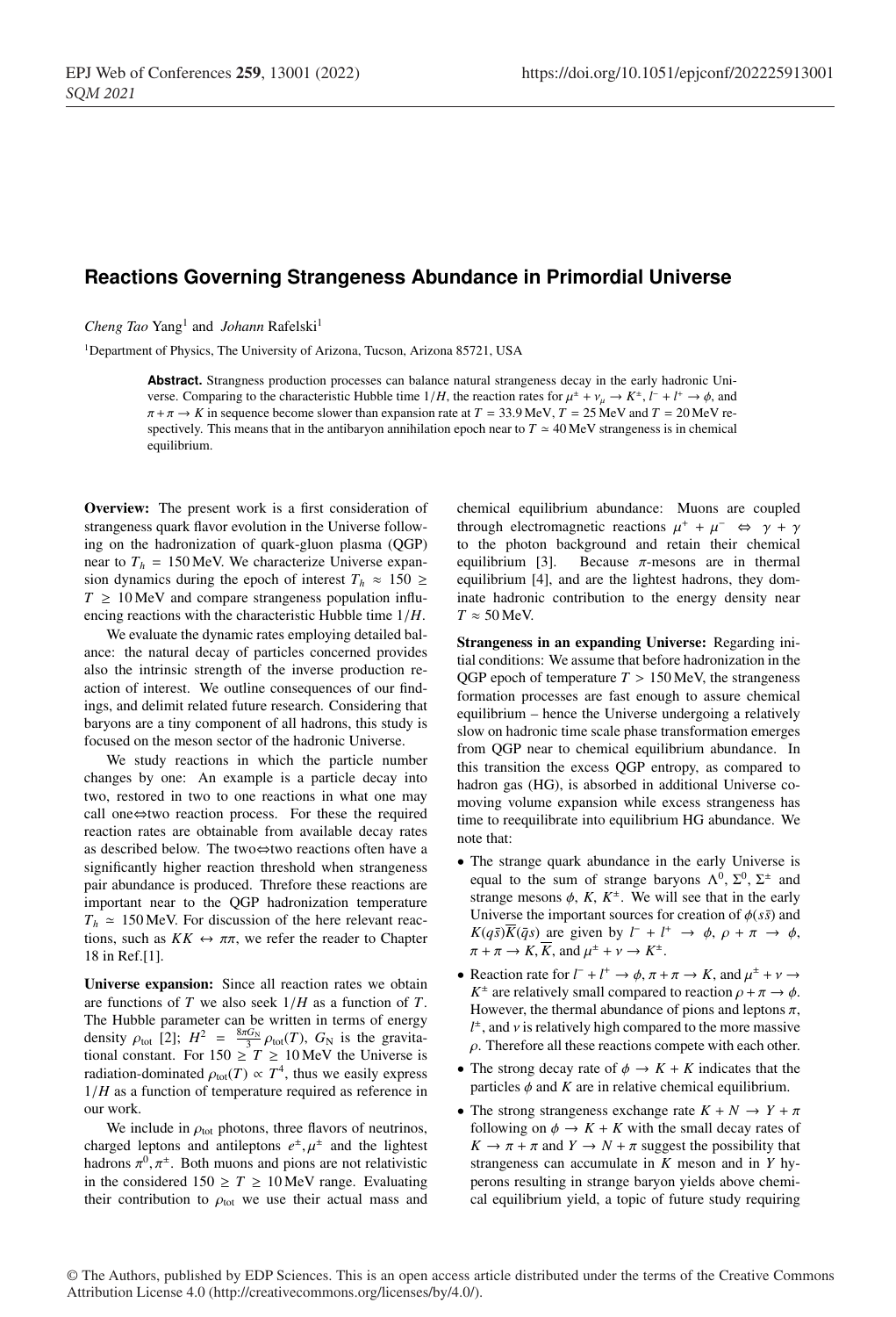

Figure 1. Principal strangeness abundance changing processes in the hadronic Universe  $T < T_h = 150$  MeV. Within the (blue) boundary we see hadronic particles expected to fall out of abundance (chemical) equilibrium. The red circles within this domain represent strangeness-carrying mesons, black non-strange mesons of importance in creation of strangeness. Particles in green circles indicating their full equilibrium (subscript *T*) are seen outside this (blue) boundary domain.

consideration of baryon chemical potential considered negligible in present study.

The key meson production and decay processes are illustrated in Fig. 1 including important 'hidden' *ss*¯ components in  $\eta$  and  $\phi$ , and multi-step reactions leading to formation of  $\phi$ . All particles outside the (blue) boundary are in abundance (chemical) and kinetic (thermal) equilibrium in the temperature domain of interest, see Ref. [4, 5].

Strength of available reaction rates: We introduce here the typical interaction rates relevant for the discussion of strangeness in the early Universe using the particle data group data tables [6]. We have

• For  $\phi$  meson, the partial decay rates are

$$
\Gamma_{\phi \to KK} = 3.545 \,\text{MeV},\tag{1}
$$

- $\Gamma_{\phi \to \rho \pi} = 0.6535 \text{ MeV},$ (2)
- $\Gamma_{\phi \to \eta \gamma} = 0.0558 \text{ MeV},$  (3)
- $\Gamma_{\phi \to ll} = 2.484 \times 10^{-3} \text{ MeV}.$  (4)
- For  $\eta$  meson, the partial decay rates are given by
	- $\Gamma_{n\to\gamma\gamma} = 0.355 \times 10^{-3} \text{ MeV},$  (5)
	- $\Gamma_{n \to 3\pi^0} = 0.516 \times 10^{-3} \text{ MeV},$  (6)

$$
\Gamma_{\eta \to 3\pi} = 0.368 \times 10^{-3} \text{ MeV},\tag{7}
$$

$$
\Gamma_{\omega \to \eta \gamma} = 3.905 \times 10^{-3} \,\text{MeV},\tag{8}
$$

$$
\Gamma_{\rho \to \eta \gamma} = 44.73 \times 10^{-3} \text{ MeV}.
$$
 (9)

• For  $\rho$  meson, the decay rate is

$$
\Gamma_{\rho \to \pi\pi} = 149.1 \,\text{MeV}.\tag{10}
$$

• For *K* meson, the decay rate for  $K_S \to \pi + \pi$  and charge pion decay  $K^{\pm} \rightarrow \mu^{\pm} \nu$  are given by

$$
\Gamma_{K_{\rm S} \to \pi\pi} = 7.350 \times 10^{-12} \,\text{MeV},\tag{11}
$$

$$
\Gamma_{K^{\pm} \to \mu\nu} = 3.379 \times 10^{-14} \text{MeV}.
$$
 (12)

• For hyperons *Y*, the decay rate is comparable to  $\Gamma_{K_S \to \pi \pi}$ . We postpone discussion pending more complete study of (anti)baryon component and note here

$$
\Gamma_{Y \to N\pi} \approx 6.582 \times 10^{-12} \,\text{MeV}.\tag{13}
$$

Hadron based strangeness production: We now explore in more detail the conditions in which the nonequilibrium of strangeness arises. In order to study the strangeness nonequilibrium in the early Universe, we need to calculate the relevant dynamic reaction rates for strangeness production in detail. In the hadron sector the relevant interaction rates competing with Hubble time involving strongly interacting mesons are the reactions  $\pi + \pi \leftrightarrow K$ ,  $\pi + \pi \leftrightarrow \rho$ ,  $\rho + \pi \leftrightarrow \phi$ , and  $\mu^{\pm} + \nu \rightarrow K^{\pm}$ . Our results are seen in Fig. 2. We now turn to describe the methods used to obtain these results.



**Figure 2.** Hubble time  $1/H$  (black line) as a function of temperature is compared to hadronic relaxation reaction times, see Eq. (20), for reactions  $\pi + \pi \leftrightarrow K(\text{blue})$ ,  $\pi + \pi \leftrightarrow \rho$  (red),  $\rho + \pi \leftrightarrow \phi$ (purple). The horizontal dashed lines are the corresponding natural decay lifespans.

In general, the thermal reaction rate per time and volume for reaction  $1 + 2 \rightarrow 3$  is given by [1, 7]:

$$
R_{12\to 3} = n_1 n_2 \langle \sigma v \rangle_{12\to 3} = \frac{g_1 g_2}{32\pi^4} \frac{T}{1 + I_{12}} \times
$$
 (14)  

$$
\int_{m_3^2}^{\infty} \frac{[s - (m_1 + m_2)^2][s - (m_1 - m_2)^2]}{\sqrt{s}} K_1(\sqrt{s}/T) ds,
$$

where the factor  $1/(1 + I_{12})$  is introduced to avoid double counting of indistinguishable particles; we have  $I_{12} = 1$  for identical particles, otherwise  $I_{12} = 0$ . Many studies have shown that the hadronic reaction matrix element  $|M_{12\rightarrow3}|^2$ for hadronic reactions without a resonance phenomenon is insensitive to changes of  $\sqrt{s}$  in the considered energy range [1, 7]. In this case, we assume that the transition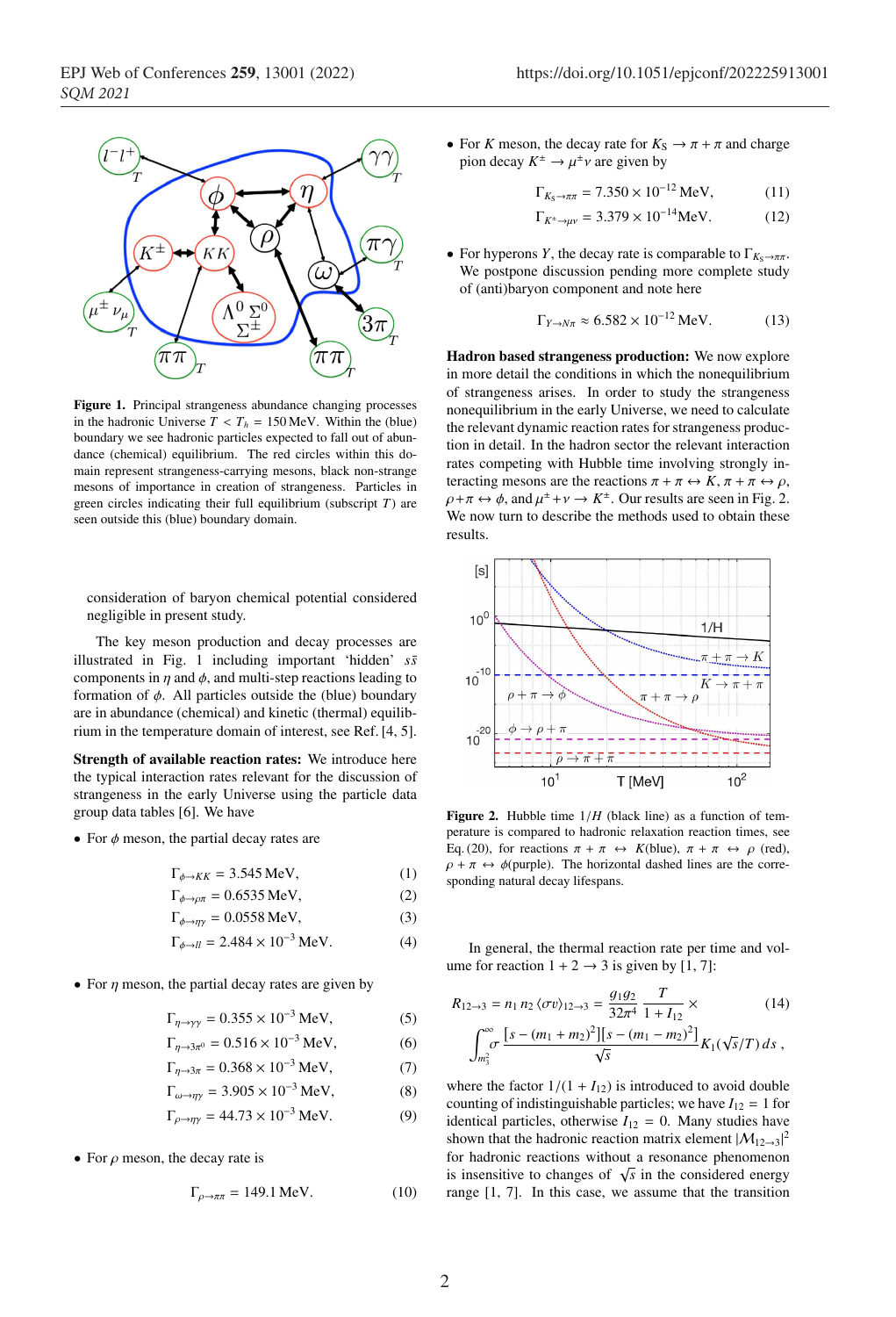amplitude  $|M_{12\rightarrow3}|^2$  is nearly constant in the energy range we consider, and the cross section  $\sigma$  can be written as

$$
\sigma = \frac{2\pi/(g_1 g_2) \sum_{\text{spin}} |\mathcal{M}_{12\to 3}|^2}{2\sqrt{[s - (m_1 + m_2)^2][s - (m_1 - m_2)^2]}} \times \int d^4 p_3 \delta_0 (p_3^2 - m_3^2) \delta^4(p_1 + p_2 - p_3) \,. \tag{15}
$$

In this case, the thermal reaction rate per time and volume can be written as

$$
R_{12\to 3} = \frac{1}{16\pi^3} \frac{T}{1+I} \sum_{spin} |\mathcal{M}_{12\to 3}|^2 \times
$$
 (16)  

$$
\frac{\sqrt{[m_3^2 - (m_1 + m_2)^2][m_3^2 - (m_1 - m_2)^2]}}{2m_3} K_1(m_3/T).
$$

On the other hand, the vacuum decay rate for particle 3 can be written as

$$
\frac{1}{\tau_3^0} = \frac{|p|}{8\pi m_3^2} \left( \frac{1}{1 + I_{12}} \right) \left( \frac{1}{g_3} \sum_{spin} |\mathcal{M}_{12 \to 3}|^2 \right),\tag{17}
$$

$$
|p| = \frac{1}{2m_3} \sqrt{m_1^4 + m_2^4 + m_3^4 - 2m_1^2 m_2^2 - 2m_1^2 m_3^2 - 2m_2^2 m_3^2} \,. \tag{18}
$$

Hence, using the vacuum decay rate for the thermal reaction rate per unit time and volume can be written as

$$
R_{12\to 3} = \frac{g_3}{2\pi^2} \left(\frac{T^3}{\tau_3^0}\right) \left(\frac{m_3}{T}\right)^2 K_1(m_3/T) \,. \tag{19}
$$

In order to compare the reaction time with Hubble time 1/*H*, it is also convenient to define the relaxation time for the process  $1 + 2 \rightarrow 3$  as follow

$$
\tau_{12 \to 3} \equiv \frac{dn_1/d\Upsilon_1}{R_{12 \to 3}} = \frac{n_1^{\text{eq}}}{R_{12 \to 3}} \,, \tag{20}
$$

where  $n_1^{eq}$  is the thermal equilibrium number density of particle 1, and the freeze-out temperature for the given reaction  $1 + 2 \rightarrow 3$  can be estimated by considering the condition  $\tau_{12\rightarrow 3} = 1/H$ .

Lepton and photon based strangeness production: The relevant interaction rates competing with Hubble time involving lepton background in the Universe are seen in Fig. 3. As example consider the reaction  $K^{\pm} \leftrightarrow \mu^{\pm} + \nu_{\mu}$ . For the decay modes of charged kaon  $K^{\pm}$ , we have

$$
K^+ \longrightarrow \mu^+ + \nu_\mu, \qquad K^- \longrightarrow \mu^- + \overline{\nu}_\mu \;, \tag{21}
$$

where the lifetime of  $K^{\pm}$  is given by  $\tau_{K^{\pm}} = 1.238 \times 10^{-8}$  sec and the mass  $m_{K^{\pm}} = 493.677 \text{ MeV}$ . Hence the charged kaons in the cosmic plasma can be produced by the inverse of the decay processes, and we have

$$
\mu^+ + \nu_\mu \longrightarrow K^+, \quad \mu^- + \overline{\nu}_\mu \longrightarrow K^- \,. \tag{22}
$$

From Eq.(19) the thermal interaction rate per unit volume for the process  $\mu^{\pm} + \nu \leftrightarrow K^{\pm}$  can be written as

$$
R_{\mu\nu \leftrightarrow K^{\pm}} = \frac{g_{K^{\pm}}}{2\pi^2} \left(\frac{T^3}{\tau_{K^{\pm}}}\right) \left(\frac{m_{K^{\pm}}}{T}\right)^2 K_1(m_{K^{\pm}}/T) \ . \tag{23}
$$

Given the thermal interaction rate per volume  $R_{\mu\nu \leftrightarrow K^{\pm}}$ , we use for the process  $\mu^{\pm} + \nu_{\mu} \rightarrow K^{\pm}$  the definition of the equilibrium relaxation time Eq.(20) to obtain

$$
\tau_{\mu\nu \to K^{\pm}} = \frac{g_{\mu}}{2\pi^2 R_{\mu\nu \leftrightarrow K^{\pm}}}\int_{m_{\mu}}^{\infty} \frac{E \sqrt{E^2 - m_{\mu}^2}}{\exp\left(E/T\right) + 1} \ . \tag{24}
$$

In Fig.(3) the dark blue line is the interaction rate for  $\mu^{\pm}$  +  $v_{\mu} \rightarrow K^{\pm}$ .



Figure 3. Hubble time  $1/H$  (black line) as a function of temperature is compared to leptonic and photonic relaxation reaction times, see Eq. (20), for  $\gamma + \gamma \leftrightarrow \pi$  (blue),  $\gamma + \gamma \leftrightarrow \eta$ (red),  $\eta + \gamma \leftrightarrow \phi$  (green),  $l^+ + l^- \leftrightarrow \phi$  (brown and purple), and  $\mu^{\pm} + \nu_{\mu} \longrightarrow K^{\pm}$  (dark blue line). The horizontal dashed lines are the natural decay lifespans.

The freeze-out condition,  $\tau_{\mu\nu\to K^{\pm}}(T_f) = 1/H(T_f)$ , where the relaxation reaction time  $\mu^{\pm} + \nu_{\mu} \rightarrow K^{\pm}$  becomes slower compared to the Universe expansion, and thus detailed balance in this reaction cannot be maintained, is near  $T_f^{K^{\pm}} = 33.90 \text{ MeV}.$ 

If other strangeness production reactions did not exist, strangeness would disappear as the Universe cools below  $T_f^{K^{\pm}} = 33.90 \,\text{MeV}$ . However, using Eq. (19) and Eq. (20) we already evaluated the relaxation time for the reactions  $\pi + \pi \leftrightarrow K$ ,  $\pi + \pi \leftrightarrow \rho$ , and  $\rho + \pi \leftrightarrow \phi$  as functions of temperature in the early Universe as seen in Fig. 2. The intersection of characteristic reaction times with 1/*H* occurs for  $\pi + \pi \rightarrow K$  at  $T = 19.85$  MeV, for  $\pi + \pi \rightarrow \rho$  at  $T = 12.36$  MeV, and for  $\rho + \pi \rightarrow \phi$  at  $T = 5.36$  MeV.

Several other leptonic and photonic reactions of relevance are shown in Fig. 3. We see now the relaxation time for  $\gamma + \gamma \leftrightarrow \pi$  (blue),  $\gamma + \gamma \leftrightarrow \eta$  (red),  $\eta + \gamma \leftrightarrow \phi$  (green),  $l^+ + l^- \leftrightarrow \phi$  (brown and purple), and  $\mu^{\pm} + \nu_{\mu} \rightarrow K^{\pm}$  (dark blue line) as a function of temperature. We see that pions remain in equilibrium since  $\gamma + \gamma \rightarrow \pi$ reactions are always faster compared to 1/*H*. Considering other reactions:  $\gamma + \gamma \rightarrow \eta$  reaction intersects  $1/H$  at *T* = 13.5 MeV,  $\eta + \gamma \to \phi$  at *T* = 10.85 MeV;  $e^- + e^+ \to \phi$ at *T* = 24.9 MeV;  $\mu^+ + \mu^- \rightarrow \phi$  at *T* = 23.5 MeV; and as noted before,  $\mu^{\pm} + \nu_{\mu} \rightarrow K^{\pm}$  at  $T = 33.9$  MeV.

Discussion: In this work we have explored reaction rates in the meson sector of strangeness. We have identified